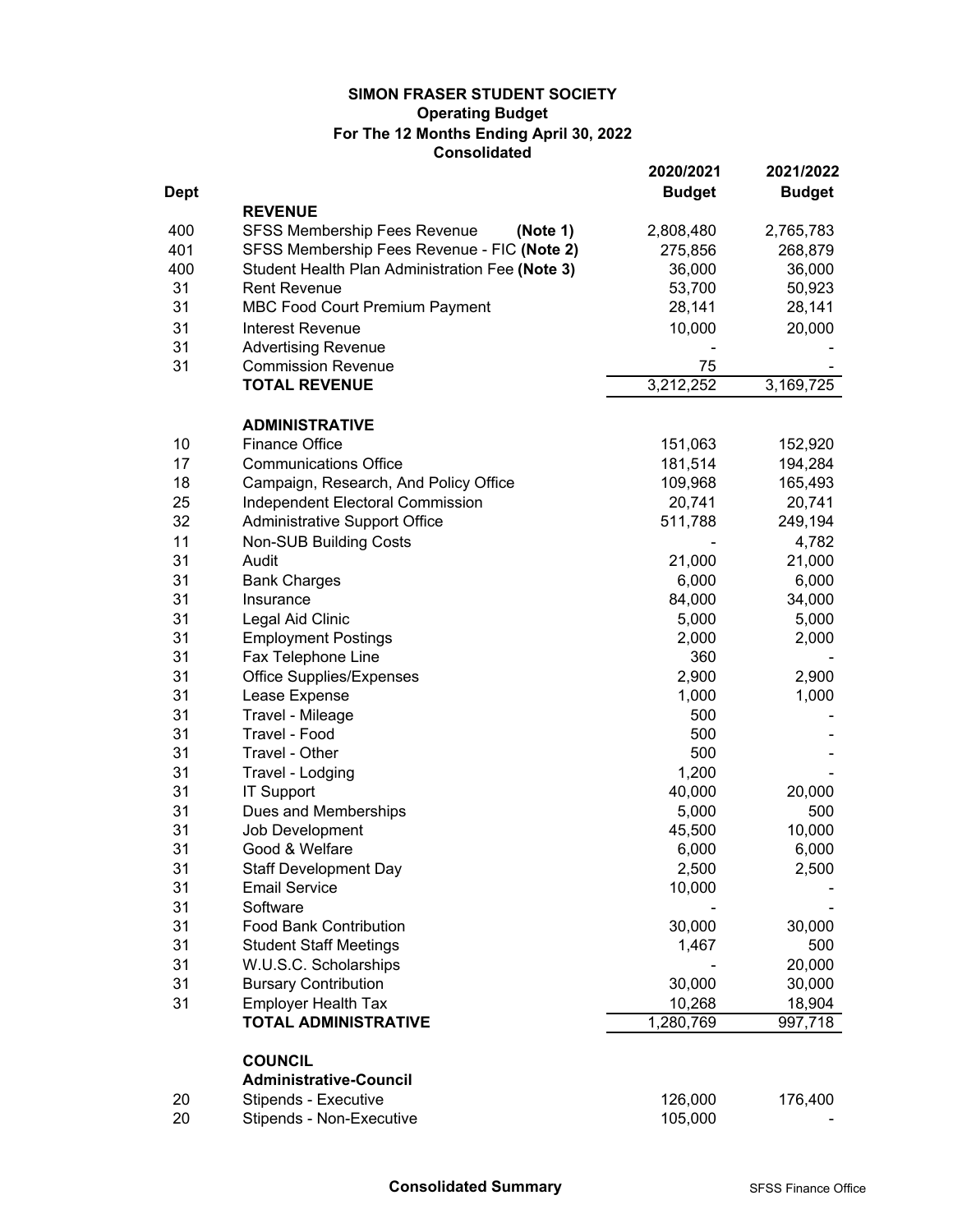# **Consolidated SIMON FRASER STUDENT SOCIETY For The 12 Months Ending April 30, 2022 Operating Budget**

|             |                                                      | 2020/2021     | 2021/2022     |
|-------------|------------------------------------------------------|---------------|---------------|
| <b>Dept</b> |                                                      | <b>Budget</b> | <b>Budget</b> |
| 20          | Stipends - Council                                   | 23,400        | 216,300       |
| 20          | CPP / WCB                                            | 11,229        | 12,000        |
| 20          | Childcare                                            | 100           | 100           |
| 20          | Parking and Transportation                           | 9,600         |               |
| 20          | <b>Legal and Consultant Expenses</b>                 | 25,000        | 25,000        |
| 20          | <b>Telephones</b>                                    | 9,600         |               |
| 20          | Copies/Printing                                      | 1,276         | 900           |
| 20          | <b>Office Supplies/Expenses</b>                      | 1,000         | 900           |
| 20          | Conferences                                          | 12,000        | 12,000        |
| 20          | Council Retreat, Orientation & Development           | 20,000        | 20,000        |
| 20          | <b>Council Expenditures</b>                          | 2,000         | 2,000         |
| 20          | <b>Annual/Special General Meeting</b>                | 6,500         | 6,500         |
| 20          | <b>Covid Response</b>                                |               | 400,000       |
|             | <b>Total Council Administrative</b>                  | 352,705       | 872,100       |
|             |                                                      |               |               |
|             | <b>Committees-Council</b>                            |               |               |
| 20          | <b>Accessibility Committee</b>                       |               |               |
| 20          | <b>BIPOC Committee</b>                               |               |               |
| 20          | <b>Events Committee</b>                              |               | 25,000        |
| 20          | Large-Scale Events                                   |               | 10,000        |
| 20          | <b>Equity and Sustainability Committee</b>           |               | 10,000        |
| 20          | <b>Executive Committee</b>                           |               |               |
| 20          | <b>Executive Oversight Committee</b>                 |               |               |
| 20          | <b>External and Community Affairs Committee</b>      |               | 10,000        |
| 20          | Faculty and At-Large Members Committee               |               |               |
| 20          | <b>Finance and Administrative Services Committee</b> |               |               |
| 20          | <b>First Year Advisory Committee</b>                 |               |               |
| 20          | <b>Governance Committee</b>                          |               |               |
| 20          | Human Resources and Personnel Committee              |               |               |
| 20          | Member Services Advisory Committee                   |               |               |
| 20          | <b>Nomination Committee</b>                          |               |               |
| 20          | Space Oversight Committee                            |               |               |
| 20          | <b>Surrey Campus Committee</b>                       |               | 10,000        |
| 20          | University and Academic Affairs Committee            |               | 10,000        |
| 20          | Vancouver Campus Committee                           |               | 5,000         |
| 20          | <b>Committee Stipends</b>                            |               | 35,000        |
|             | <b>Total Council Committee</b>                       |               | 115,000       |
|             |                                                      |               |               |
|             | <b>TOTAL COUNCIL</b>                                 | 352,705       | 987,100       |
|             |                                                      |               |               |
|             | <b>SERVICES</b>                                      |               |               |
| 12          | <b>Student Unions Office</b>                         | 95,983        | 95,188        |
| 12          | <b>Faculty Student Unions - Core Funding</b>         | 15,750        | 15,750        |
| 12          | Departmental SU - Core / Grants / Travel Funding     | 180,650       | 180,650       |
| 13          | <b>Clubs Office</b>                                  | 382,842       | 324,441       |
| 13          | Clubs - Core / Grants Funding                        | 266,000       | 266,000       |
| 14          | <b>Ombuds Office</b>                                 | 908           |               |
| 16          | <b>Events Office</b>                                 | 126,209       | 102,884       |
| 21          | <b>Black Student Support Office</b>                  | 11,481        | 69,406        |